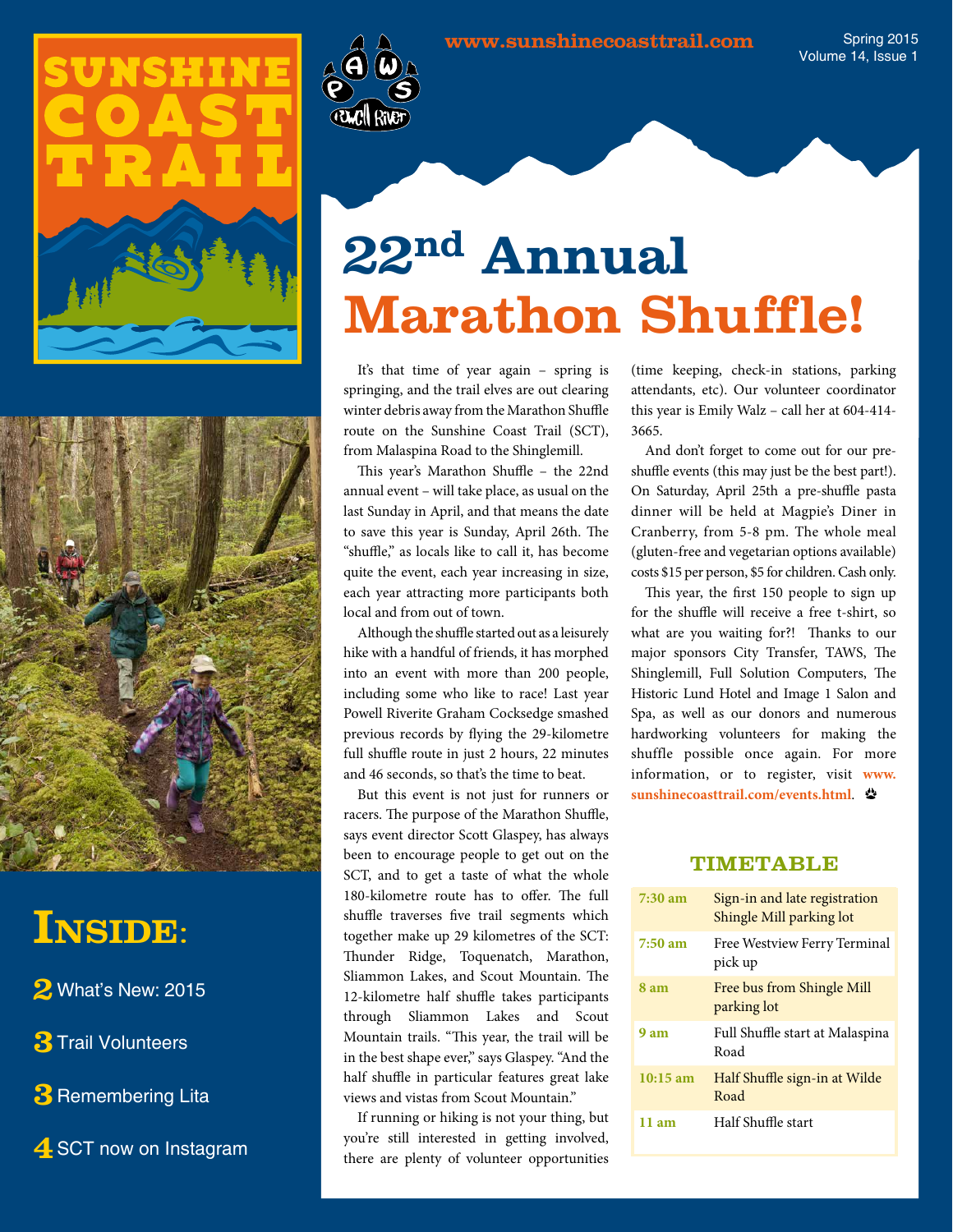# **What's New: 2015**

During the winter months, PAWS cleared a building site in mature forest for a new shelter next to Stanley Creek about a half hour above Lois Lake via the Sunshine Coast Trail. We also grubbed a water access trail to the creek nearby the future shelter. A \$3,000 contribution from Recreation Sites and Trails BC (RSTBC) will help with construction of the recreation site, starting with an outhouse, fire ring and picnic tables.

We have also been busy with preparations for the Marathon Shuffle clearing deadfall and undergrowth in the stretch of the SCT between Malaspina Road and the Shinglemill on Powell Lake. The Shuffle route is now in excellent condition, with plenty of marking and signage.

We started an outreach program that is evolving as we go along to introduce people to the trails in and around Powell River, mostly on parts of the Sunshine Coast Trail. On each last Sunday of the month we meet at the First Credit Union at 10 am and go out for a couple of hours of light work on a trail. We have also begun reaching out to students in Powell River, taking them for hikes in their neighbourhood.

A 2-km-long section of the SCT has, until recently, used some ancient roads we had cleared out about 15 years ago. However, these roads are now being re-opened by the logging industry for harvesting in the area. That prompted us to improve an alternate route through an Old Growth Management Area (OGMA) along the upper forks of Stanley Creek. It's an easy 20-30 minutes on the well-developed trail. Rubbing the head of



Stanley Creek. (L-R) Wayne Andrews, Len Swanson, Don Krompocker, Eagle Walz, Scott Glaspey, Ben Fairless, Ken Kutner. Missing: Ron Diprose, Mike Cawley, and David Bedry (camera). **RIGHT:** The laughing horse head at the end of the bridge railing – give it a rub for good luck!

the Laughing Horse bridge carving is said to bring good luck.

Through the winter the Sunshine Coast Trail has attracted significant attention at various consumer shows and events such as Sacramento Sportsman Exposition, Vancouver Outdoor Adventure Show, Vancouver International Film Festival, Calgary Outdoor Adventure Show, and Vakantiebeurs, Holland's biggest tourism consumer show. Together with Tourism Powell River and the Outdoor Learning Centre (SD47) PAWS participated in a presentation about the Sunshine Coast Trail at the Share The Trails Conference in Richmond, hosted by the Horse Council of BC and the Outdoor Recreation Council of BC, again attracting positive attention. Partnering with Sunshine Coast Tourism, PAWS is also involved in getting Sunshine Coast Trail signage erected at intersections of Highway 101 with important trail access roads. The signs will point out to trail users which of the roads lead to intersections with the Sunshine Coast Trail where there will be additional signage and maps to help hikers orient themselves as they begin their hike.

A \$1,000 grant from the Powell River Sunrise Rotary Club bought new fluorescent reflective markers which we are nailing up to further improve the marking and the ease-ofuse and safety of the trail in anticipation of more visitors to the trails in the coming season, starting with the kick-off event on April 26, the annual Marathon Shuffle. <a>



## **Flora and fauna on the trails**

There are so many plants and animals to see while hiking the Sunshine Coast Trail! In April and May, keep an eye out for the **Chocolate Lily** (FRITILLARIA AFFINIS VAR. AFFINIS), which can be found on Chocolate Lily Bluff just below Gibraltar on the Marathon section of the trail. The Chocolate Lily is a fairly rare perennial glabrous herb, growing to 80 cm tall from a scaly bulb with numberous bulblets. First Nations peoples made use of them by steaming the bulbs in pits or boiling them. The bulblets are said to be tender and delicate, resembling rice but slightly bitter (Pojar & MacKinnon, 1994).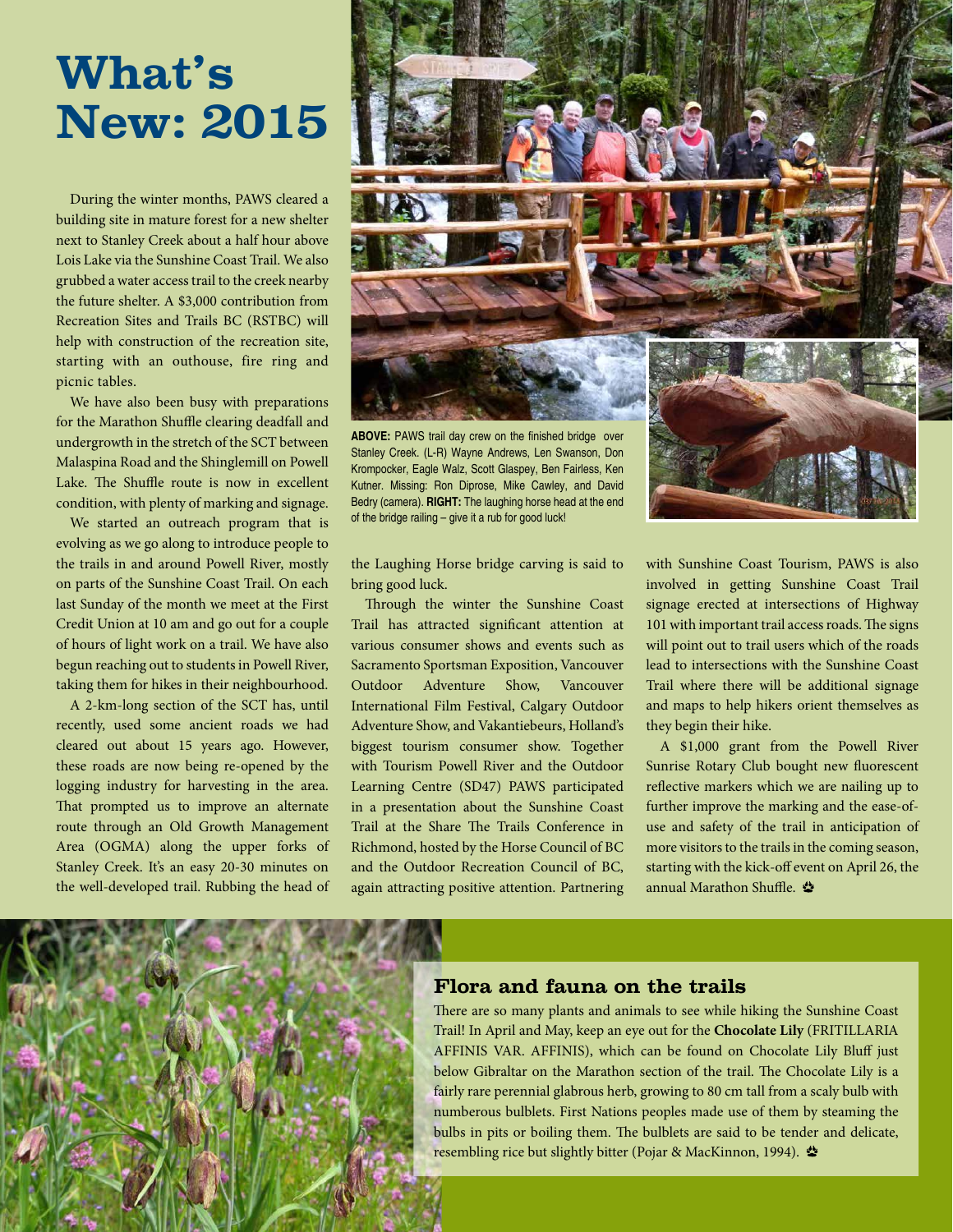# **trall** volunteers

When people learn about the story behind the SCT, they are often astonished. A volunteer effort of this magnitude – how can it have lasted for so long? How can the volunteers have stayed so dedicated? But the secret of its success is not really so difficult to understand. It's about being out in the woods, helping to create/take care of something to treasure, and making new friends.

When people get involved with the SCT, more often than not they start to care about it – it becomes theirs in some way, and often they want to help protect it, and to make it even better. We know this – we've seen it happen over and over again.

It's with all of this in mind that the board of Powell River Parks and Wilderness Society (PRPAWS) decided that an ongoing outreach effort

> can only continue to benefit the trail. We want to get as many people involved as possible, and start reaching out to the younger generations, since it's their hands the trail will pass into as the years progress.

> A couple of initiatives have already started: regular outings with some of the students in our School District, which we are hoping to expand over the coming year; and open work parties, which take place on the last Sunday of each month.

> "These are light trail work parties," says Eagle Walz. "Everyone is welcome. There are no special skills required, just a good attitude and a willingness to have some fun." It's an opportunity to spend a day in the woods, and

participate in some of the projects PAWS works on regularly to maintain the Sunshine Coast Trail. If you have enjoyed the Sunshine Coast Trail, and would like to give something back, please come out and join us!

## **NEXT WORK PARTY: Sunday, May 3**

- **•** Meet in the parking lot at First Credit Union on Joyce Avenue at 10 am
- **•** A short info session and carpooling arrangements will be made there
- **•** Bring something to eat and drink
- **•** We will be out for 2-3 hours, depending on the task, plus travelling time
- **•** Bring light tools (e.g. clippers) if you like  $\triangleq$



Lita holding court among her friends at the end of the 2001 Marathon Shuffle.

Remembering Lita Marie Biron was born Dec. 29, 1952 in Bralorne, B.C. and passed away Feb. 1, 2015 in Powell River after a three year battle with ALS (Lou Gehrig's Disease).

> Lita is survived by her daughter Niseema, son Jesse, granddaughter Eden, sister Marie and brother John. She will be incredibly missed by her beloved hiking community, tea drinking friends and all the kids and families she helped through her work at the Transition House Society.

> Lita joined the Powell River Parks and Wilderness Society (PAWS) in 1994, providing an important link with the hiking community. She also was our treasurer for some years. Her laughter and kindness was enriched by her determination. She loved the challenge of the weeklong Tours de Powell River before much of the trail was even completed, requiring stretches of bushwhacking. Lita was a great traveling companion.

A gentle hike in celebration of her life is being planned for late May. We miss you and love you. Happy Trails.  $\blacklozenge$ 



Volunteers setting out on a light work party, February 2015.

The Sunshine Coast Trail (SCT) is truly a community trail. Over<br>the past 23 years many dozens of people have been involved in<br>helping to build it, maintain it, improve it, and keep it safe. Some<br>people have been involved i the past 23 years many dozens of people have been involved in helping to build it, maintain it, improve it, and keep it safe. Some people have been involved in small ways; others in much bigger ways. But no matter the individual contribution, it all adds up to a massive community effort that has resulted in Canada's longest hut-to-hut hiking experience. Today the SCT is the biggest tourism draw to the area; an amazing asset that everyone in Powell River, and many from further afield, can benefit from and enjoy.